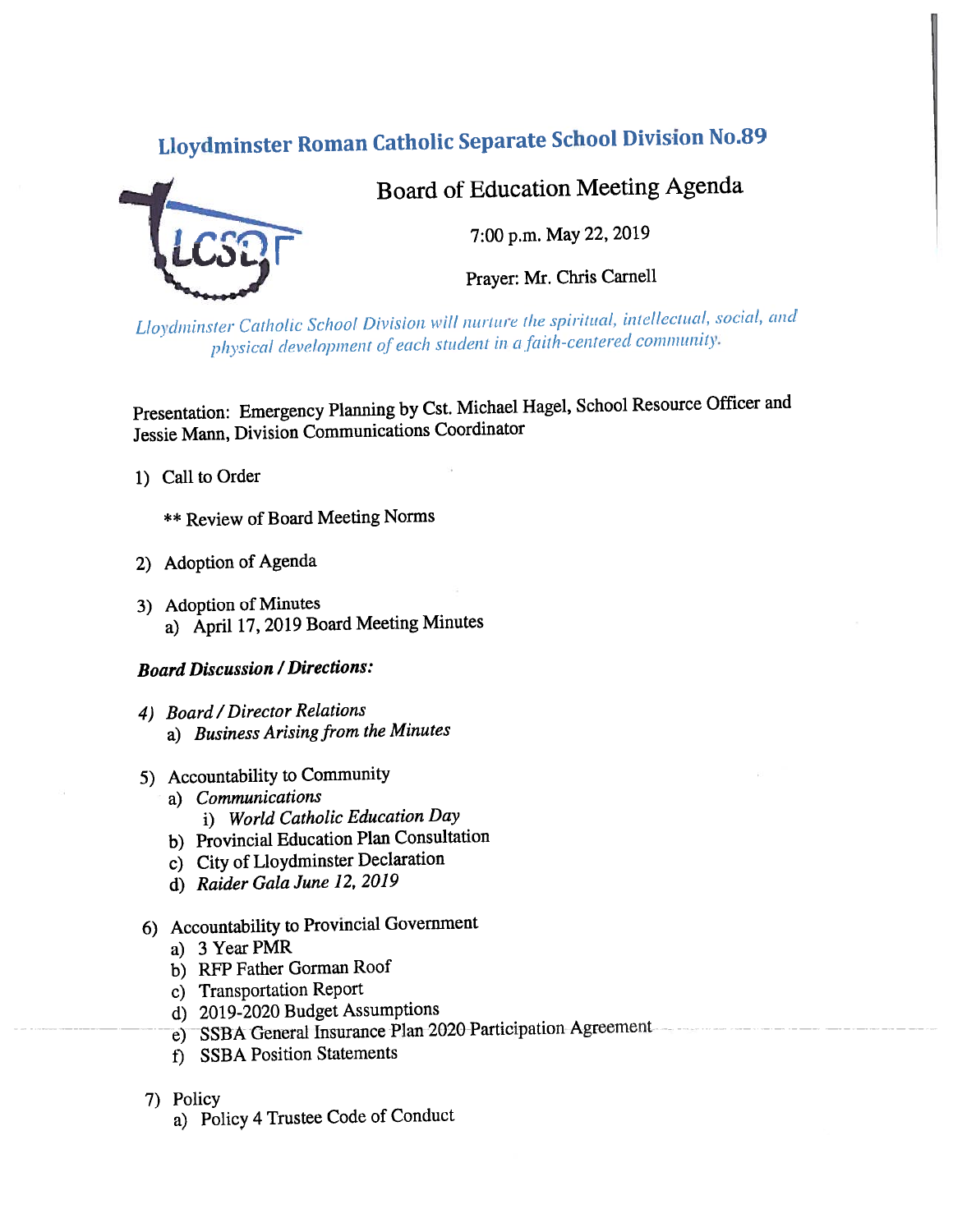# Administrative Items:

- 8) Organizational Management
	- a) HRHS International Travel 2020 Proposal
- 9) Personnel Management
	- a) Personnel Report

### 10) Information Items

- a) Catholic Bishops of Saskatchewan World Catholic Education Day
- b) Joint City School Planning Meeting
- 11) Correspondence
- 12) Identification of Emergent Items
- 13) Closing Prayer
- 14) Adjournment

# June Prayer: Mr. Calvin Fendelet

 $\leftrightarrow$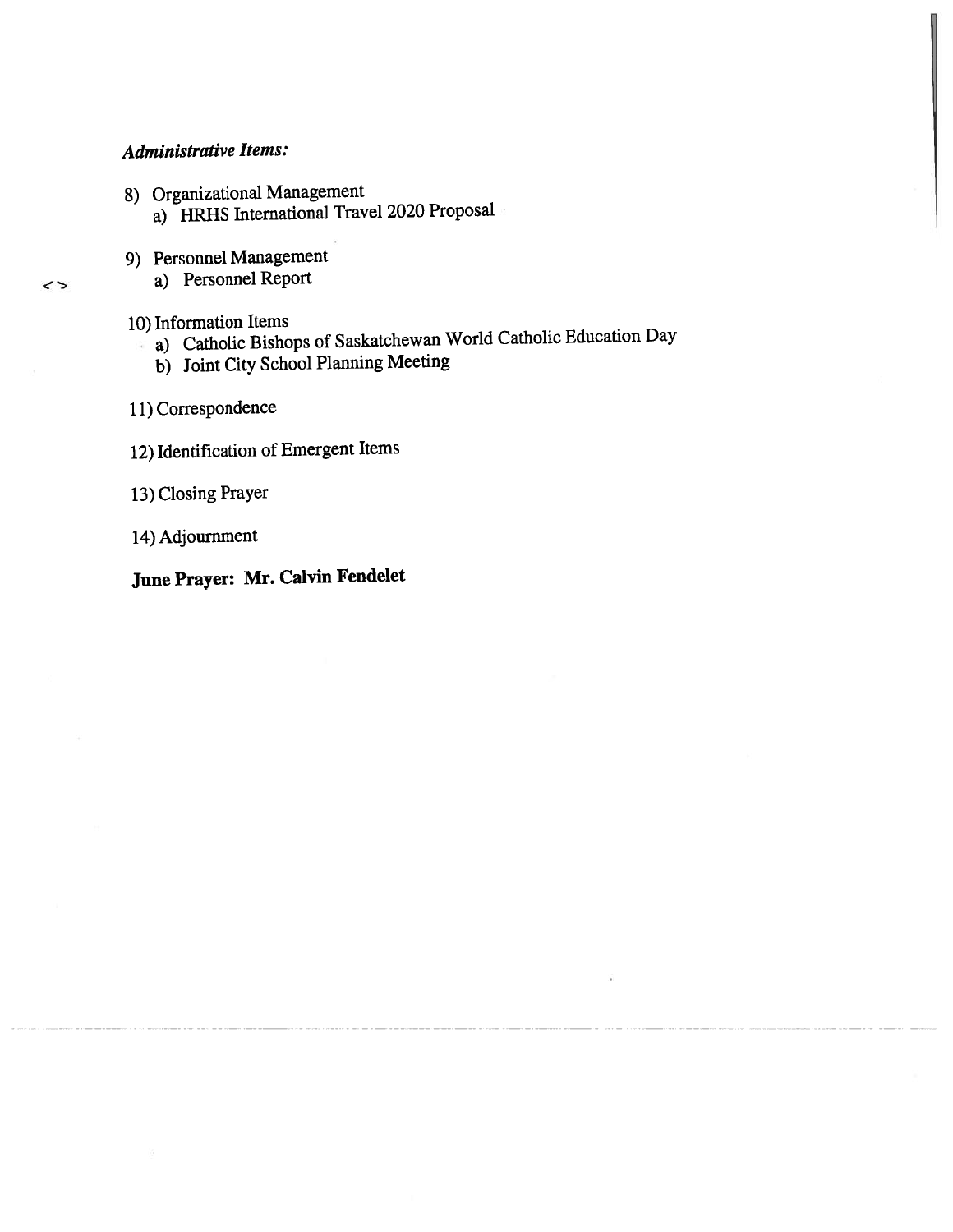# LLOYDMINSTER R.C.S.S.D. #89

# MINUTES OF THE REGULAR BOARD MEETING

# Wednesday, May 22, 2019

TIME AND PLACE: The meeting commenced at 7:03 p.m. in the Board Room.

ATTENDANCE: Mrs. Paula Scott (Chair) Mrs. Michelle Rusteika Mrs. Jill Wytrykusz Mrs. Erin MacDuff Mr. Calvin Fendelet Mr. Chris Carnell Mrs. Laurie Makichuk

> Mr. Nigel McCarthy, Director of Education Mrs. Melanie Stelmaschuk, Chief Financial Officer Ms. Glenda Kary, Deputy Director of Education Mr. Kevin Kusch, Deputy Director of Learning

Prayer led by Mr. Chris Camell

Presentation: Emergency Planning by Cst. Michael Hagel, School Resource Officer and Jessie Mann, Division Communications Coordinator and Glenda Kary, Deputy Director of Education.

| 19/05/22-01 | Mrs. Jill Wytrykusz moved that the Board of Education adopt |
|-------------|-------------------------------------------------------------|
| Agenda      | the agenda, as presented.                                   |

#### CARRIED

| 19/05/22-02    | Mrs. Erin MacDuff moved that the Board of Education         |
|----------------|-------------------------------------------------------------|
| April 17, 2019 | approve April 17, 2019 Board Meeting minutes, as presented. |
| <b>Minutes</b> |                                                             |

#### CARRIED

| Mrs. Michelle Rusteika moved that the Board of Education      |
|---------------------------------------------------------------|
| approve the 2020/21, 2021/22, 2022/23 PMR list for submission |
| to the Ministry of Education in Saskatchewan.                 |
|                                                               |

#### CARRIED

| 19/05/22-04-       | Mrs. Laurie Makichuk moved that the Board of Education |
|--------------------|--------------------------------------------------------|
| <b>RFP</b> Father  | award the Father Gorman Roof Replacement to Bexson     |
| <b>Gorman Roof</b> | Construction Ltd., in the amount of \$355,000.00.      |

CARRIED